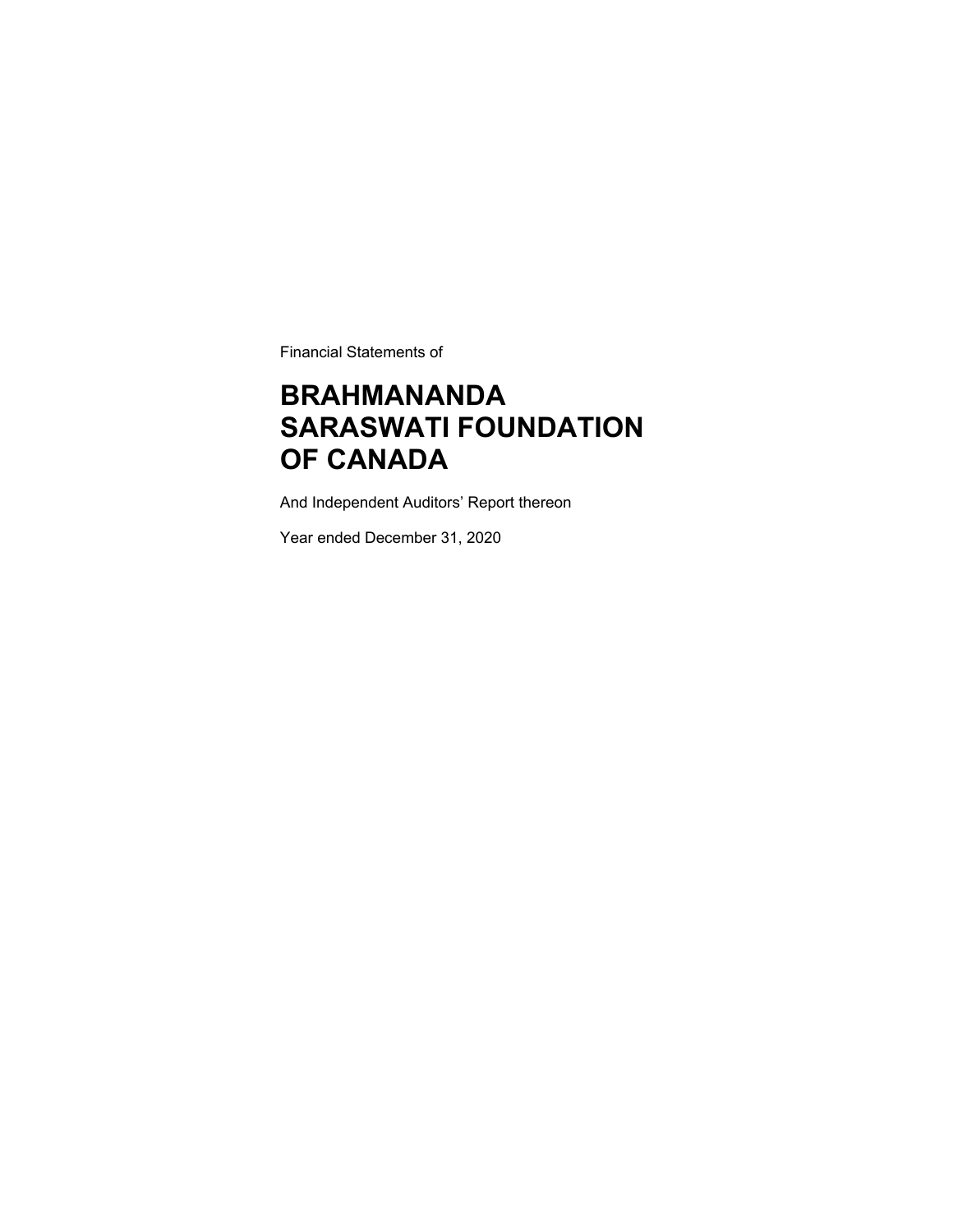

KPMG LLP 150 Elgin Street, Suite 1800 Ottawa ON K2P 2P8 Canada Tel 613-212-5764 Fax 613-212-2896

### **INDEPENDENT AUDITORS' REPORT**

To the Members of Brahmananda Saraswati Foundation of Canada

### *Qualified Opinion*

We have audited the financial statements of Brahmananda Saraswati Foundation of Canada (the "Foundation"), which comprise:

- the statement of financial position as at end of December 31, 2020
- the statement of operations for the year then ended
- the statement of changes in net assets for the year then ended
- the statement of cash flows for the year then ended
- and notes to financial statements, including a summary of significant accounting policies

(Hereinafter referred to as the "financial statements").

In our opinion, except for the effects of the matter described in the "*Basis for Qualified Opinion*" section of our auditors' report, present fairly, in all material respects, the financial position of the Foundation as at end of December 31, 2020, and its results of operations, its changes in net assets and its cash flows for the year then ended in accordance with Canadian accounting standards for not-for-profit organizations.

### *Basis for Qualified Opinion*

In common with many non-profit organizations, the Foundation derives revenue from donations, the completeness of which is not susceptible to satisfactory audit verification. Accordingly, verification of this revenue was limited to the amounts recorded in the records of the Foundation. Therefore, we were not able to determine whether any adjustments might be necessary to current assets and net assets in the statement of financial position as at December 31, 2020, or to revenue and deficiency of revenue over expenses reported in the statement of operations, deficiency of revenue over expenses reporting in the statement of changes in net assets and deficiency of revenue over expenses reported in the statement of cash flows for the year then ended.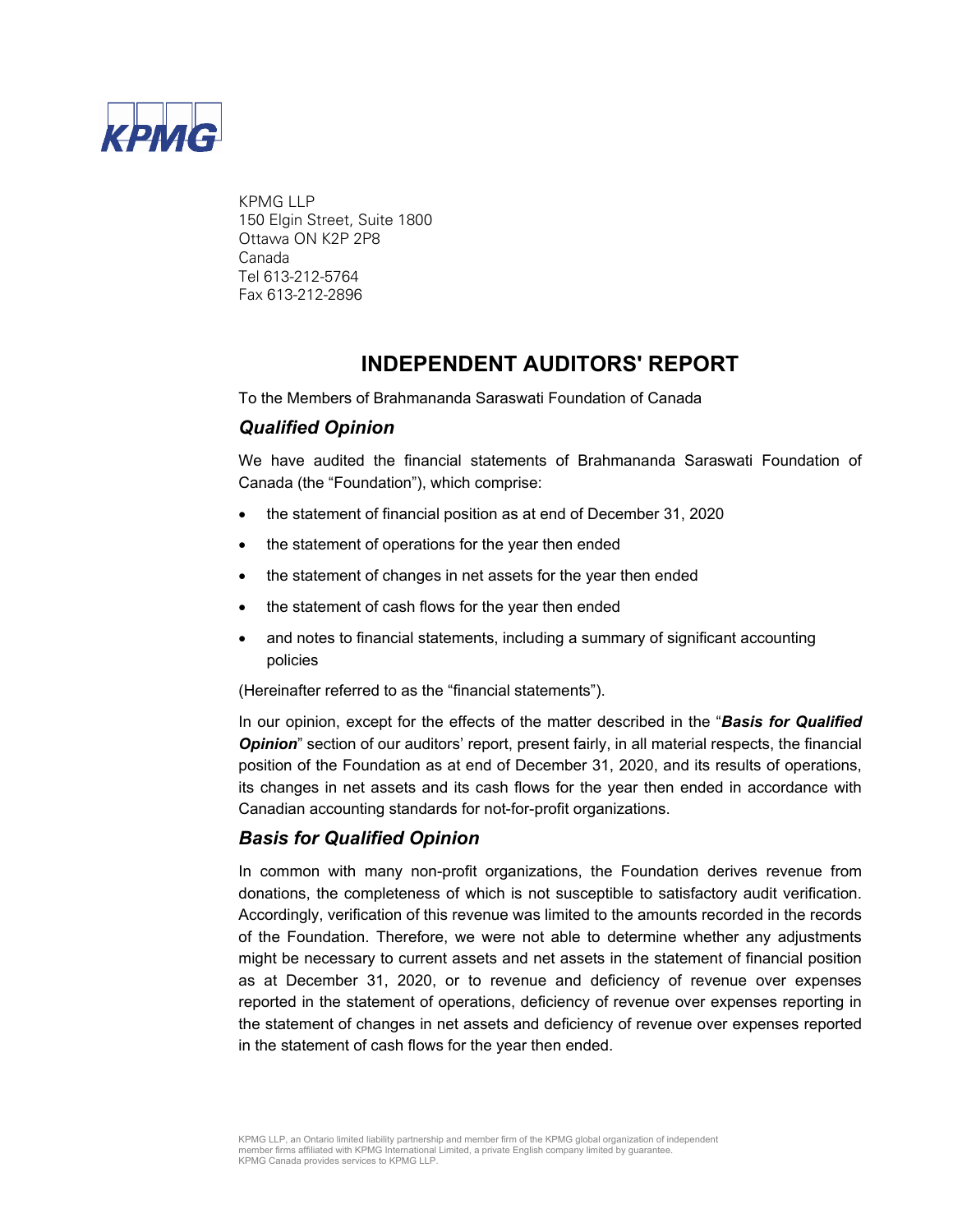

Page 2

We conducted our audit in accordance with Canadian generally accepted auditing standards. Our responsibilities under those standards are further described in the "*Auditors' Responsibilities for the Audit of the Financial Statements*" section of our auditors' report.

We are independent of the Foundation in accordance with the ethical requirements that are relevant to our audit of the financial statements in Canada and we have fulfilled our other ethical responsibilities in accordance with these requirements.

We believe that the audit evidence we have obtained is sufficient and appropriate to provide a basis for our opinion.

### *Other Matter – Comparative Information*

The financial statements for the year ended December 31, 2019 were audited by another auditor who expressed a qualified opinion on those financial statements on December 18, 2020 due to the matter described in the "*Basis of Qualified Opinion*" section.

### *Responsibilities of Management and Those Charged with Governance for the Financial Statements*

Management is responsible for the preparation and fair presentation of the financial statements in accordance with Canadian accounting standards for not-for-profit organizations, and for such internal control as management determines is necessary to enable the preparation of financial statements that are free from material misstatement, whether due to fraud or error.

In preparing the financial statements, management is responsible for assessing the Foundation's ability to continue as a going concern, disclosing as applicable, matters related to going concern and using the going concern basis of accounting unless management either intends to liquidate the Foundation or to cease operations, or has no realistic alternative but to do so.

Those charged with governance are responsible for overseeing the Foundation's financial reporting process.

### *Auditors' Responsibilities for the Audit of the Financial Statements*

Our objectives are to obtain reasonable assurance about whether the financial statements as a whole are free from material misstatement, whether due to fraud or error, and to issue an auditors' report that includes our opinion.

Reasonable assurance is a high level of assurance, but is not a guarantee that an audit conducted in accordance with Canadian generally accepted auditing standards will always detect a material misstatement when it exists.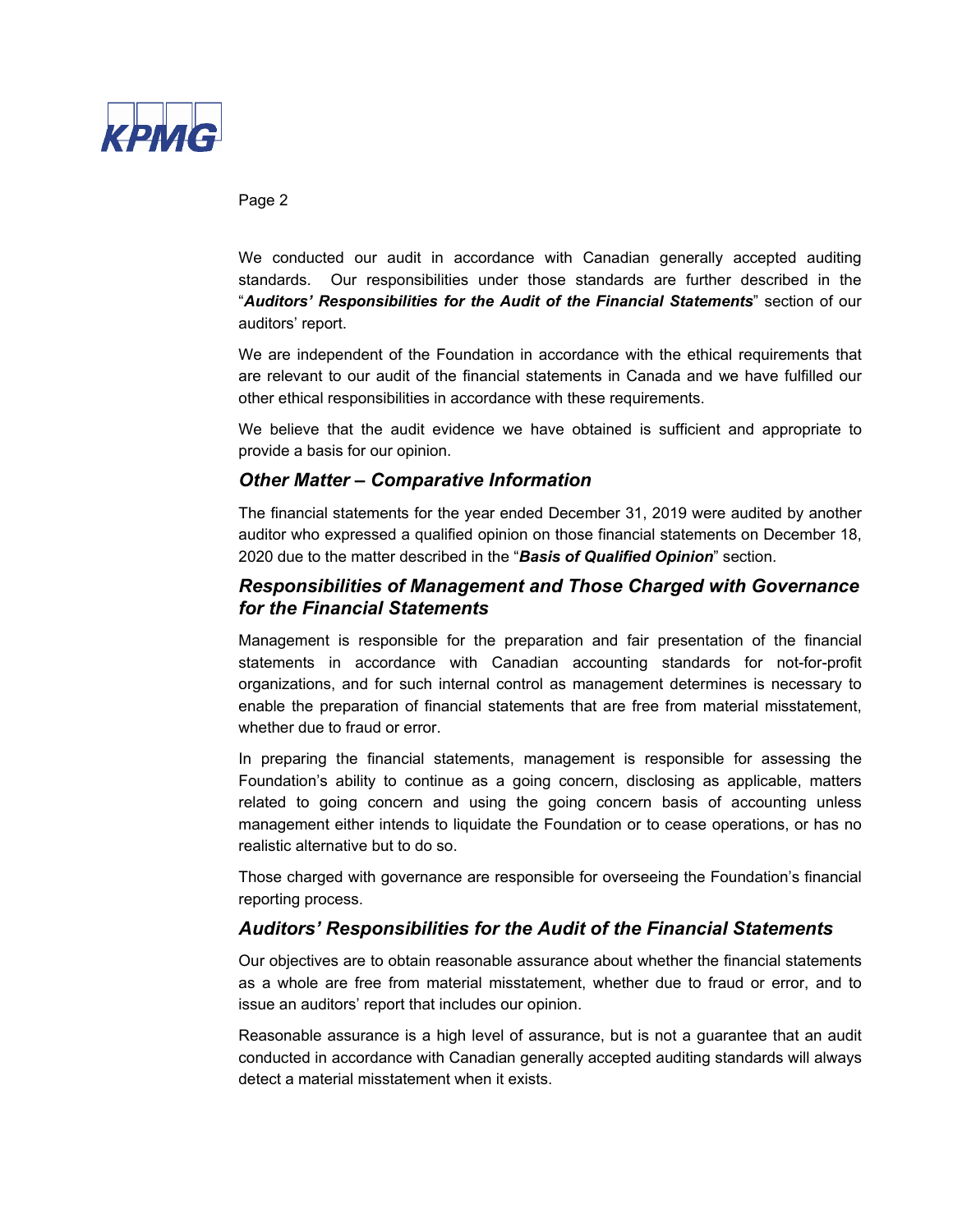

#### Page 3

Misstatements can arise from fraud or error and are considered material if, individually or in the aggregate, they could reasonably be expected to influence the economic decisions of users taken on the basis of the financial statements.

As part of an audit in accordance with Canadian generally accepted auditing standards, we exercise professional judgment and maintain professional skepticism throughout the audit.

We also:

 Identify and assess the risks of material misstatement of the financial statements, whether due to fraud or error, design and perform audit procedures responsive to those risks, and obtain audit evidence that is sufficient and appropriate to provide a basis for our opinion.

The risk of not detecting a material misstatement resulting from fraud is higher than for one resulting from error, as fraud may involve collusion, forgery, intentional omissions, misrepresentations, or the override of internal control.

- Obtain an understanding of internal control relevant to the audit in order to design audit procedures that are appropriate in the circumstances, but not for the purpose of expressing an opinion on the effectiveness of the Foundation's internal control.
- Evaluate the appropriateness of accounting policies used and the reasonableness of accounting estimates and related disclosures made by management.
- Conclude on the appropriateness of management's use of the going concern basis of accounting and, based on the audit evidence obtained, whether a material uncertainty exists related to events or conditions that may cast significant doubt on the Foundation's ability to continue as a going concern. If we conclude that a material uncertainty exists, we are required to draw attention in our auditors' report to the related disclosures in the financial statements or, if such disclosures are inadequate, to modify our opinion. Our conclusions are based on the audit evidence obtained up to the date of our auditors' report. However, future events or conditions may cause the Foundation to cease to continue as a going concern.
- Evaluate the overall presentation, structure and content of the financial statements, including the disclosures, and whether the financial statements represent the underlying transactions and events in a manner that achieves fair presentation.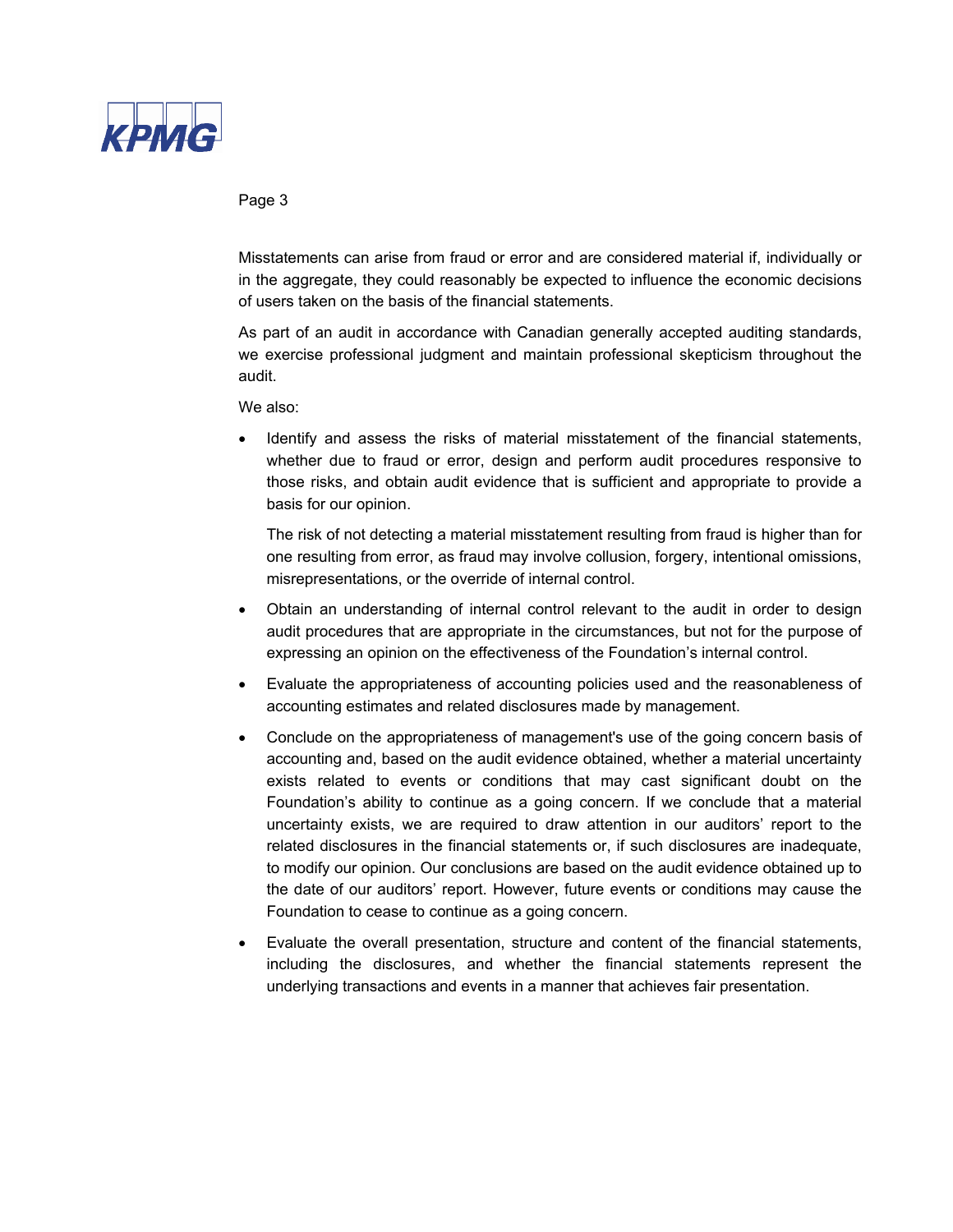

Page 4

 Communicate with those charged with governance regarding, among other matters, the planned scope and timing of the audit and significant audit findings, including any significant deficiencies in internal control that we identify during our audit.

 $k$ *Pm<sub>6</sub>*  $\mu$ <sup>p</sup>

Chartered Professional Accountants, Licensed Public Accountants Ottawa, Canada October 13, 2021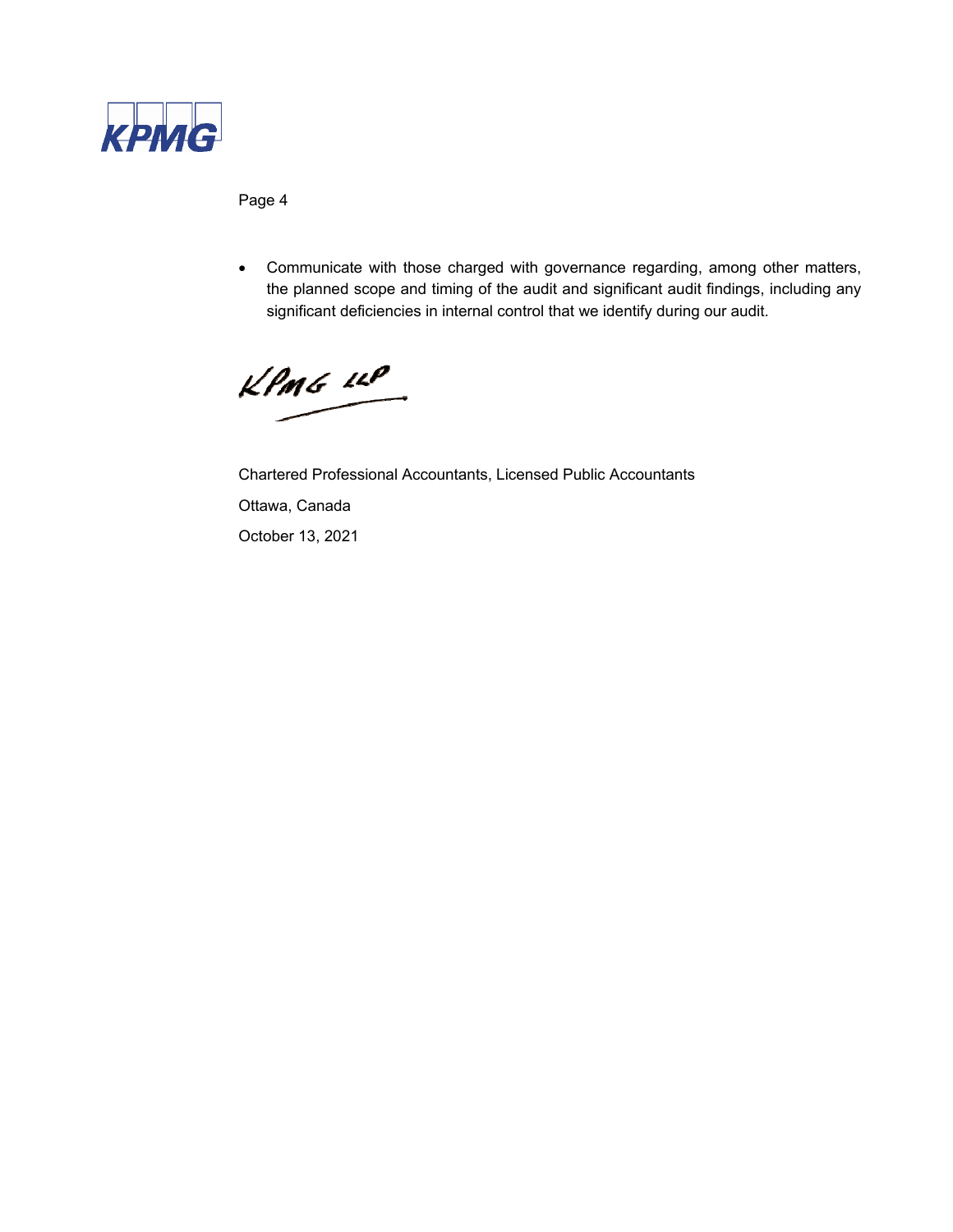Statement of Financial Position

December 31, 2020, with comparative information for 2019

| 2020         | 2019         |
|--------------|--------------|
|              |              |
| \$<br>90,120 | \$<br>92,555 |
|              |              |
| \$<br>15,458 | \$<br>7,589  |
| 74,662       | 84,966       |
| \$<br>90,120 | \$<br>92,555 |
|              |              |

On behalf of the Board:

**Director** Director **Director Director Director Director**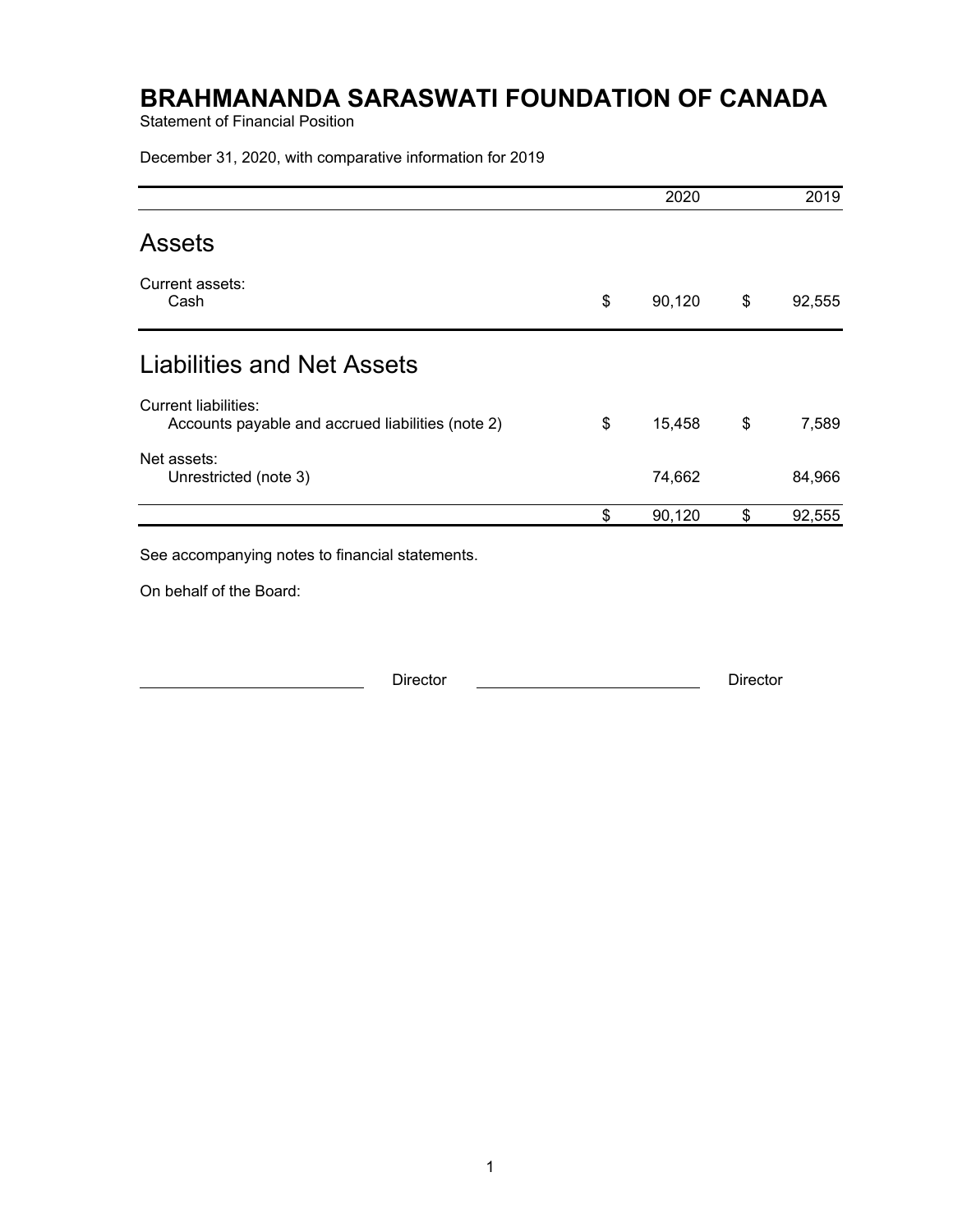Statement of Operations

Year ended December 31, 2020, with comparative information for 2019

|                                     | 2020            | 2019            |
|-------------------------------------|-----------------|-----------------|
| Revenue:                            |                 |                 |
| Donations                           | \$<br>280,559   | \$<br>400,596   |
| Expenses:                           |                 |                 |
| Charity activities expenditures     | 255,500         | 381,000         |
| Professional fees                   | 16,794          | 18,262          |
| Fundraising                         | 7,200           | 7,200           |
| Bank and credit card fees           | 6,535           | 11,785          |
| Administration:                     |                 |                 |
| Office                              | 3,819           | 3,298           |
| Insurance                           | 1,015           | 1,015           |
|                                     | 290,863         | 422,560         |
| Deficiency of revenue over expenses | \$<br>(10, 304) | \$<br>(21, 964) |

See accompanying notes to financial statements.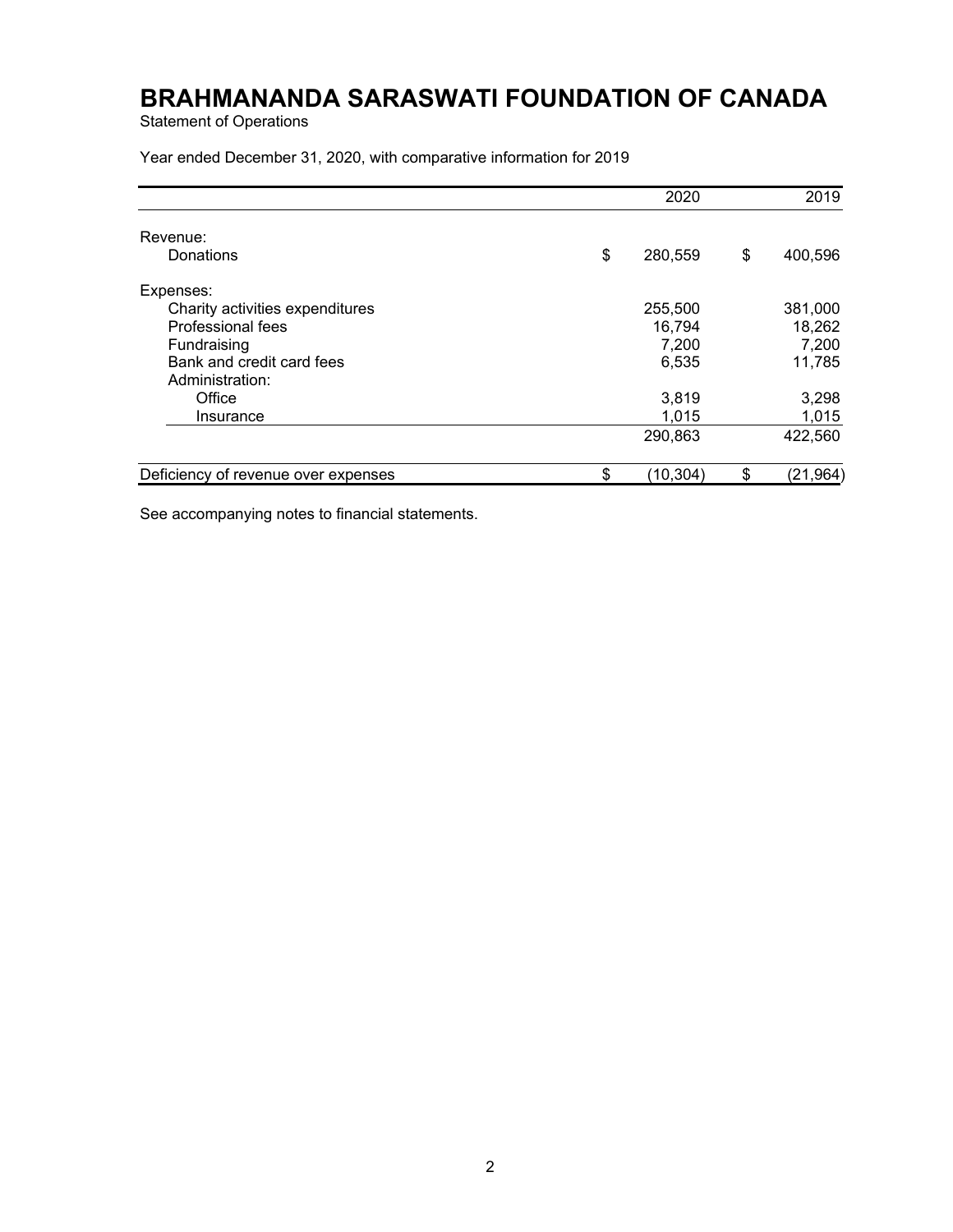Statement of Changes in Net Assets

Year ended December 31, 2020, with comparative information for 2019

|                                     |   | Unrestricted | Total<br>2020 | Total<br>2019 |
|-------------------------------------|---|--------------|---------------|---------------|
| Balance, beginning of year          | S | 84.966       | \$<br>84,966  | \$<br>106,930 |
| Deficiency of revenue over expenses |   | (10, 304)    | (10, 304)     | (21, 964)     |
| Balance, end of year                |   | 74,662       | \$<br>74,662  | \$<br>84,966  |

See accompanying notes to financial statements.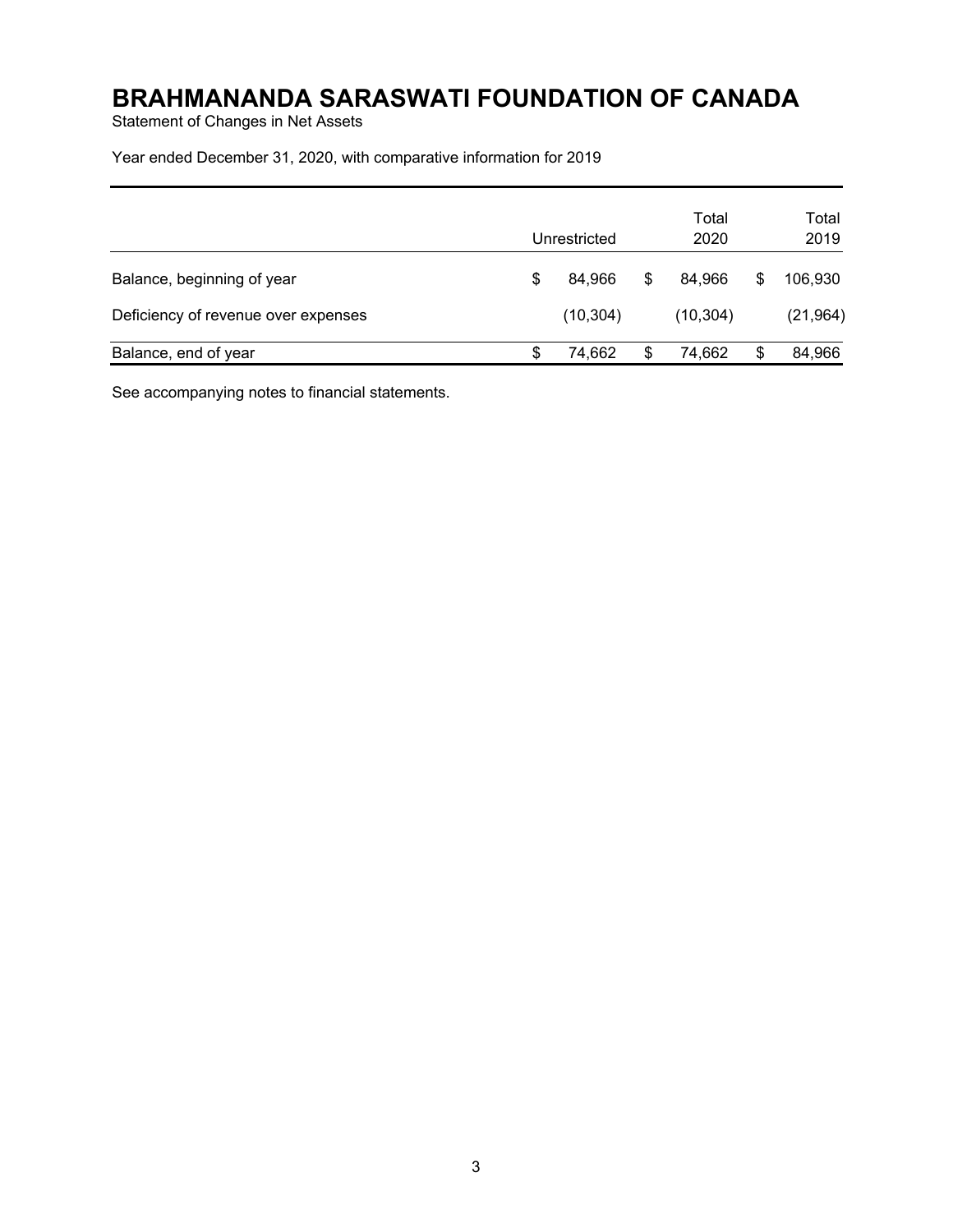Statement of Cash Flows

Year ended December 31, 2020, with comparative information for 2019

|                                                                                                                                                          | 2020            | 2019           |
|----------------------------------------------------------------------------------------------------------------------------------------------------------|-----------------|----------------|
| Cash provided by (used in):                                                                                                                              |                 |                |
| Operating activities:<br>Deficiency of revenue over expenses<br>Change in non-cash operating working capital:<br>Increase (decrease) in accounts payable | \$<br>(10, 304) | \$<br>(21,964) |
| and accrued liabilities                                                                                                                                  | 7,869           | (870)          |
| Decrease in cash                                                                                                                                         | (2, 435)        | (22,384)       |
| Cash, beginning of year                                                                                                                                  | 92,555          | 115,389        |
| Cash, end of year                                                                                                                                        | \$<br>90,120    | \$<br>92,555   |

See accompanying notes to financial statements.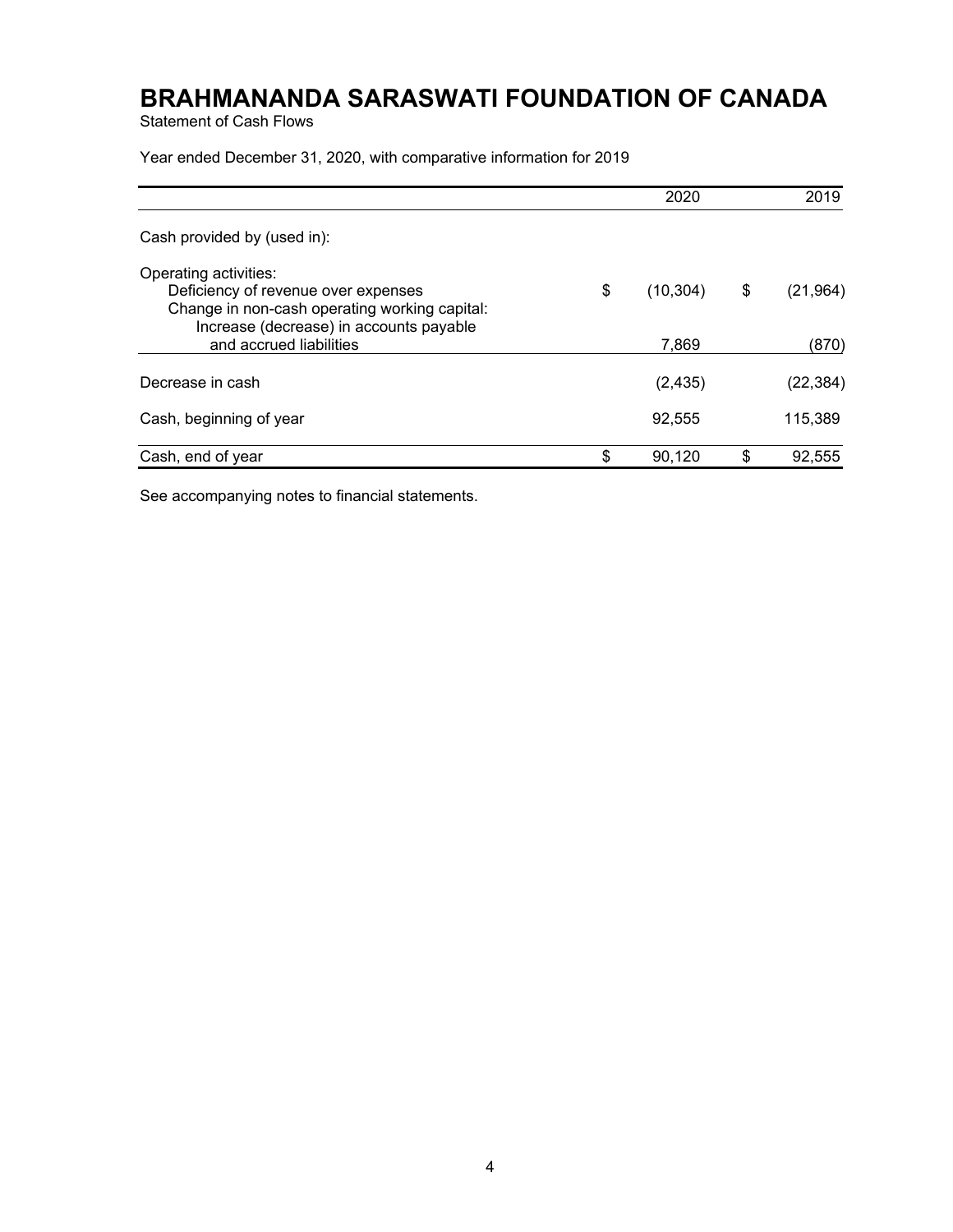Notes to Financial Statements

Year ended December 31, 2020

Brahmananda Saraswati Foundation of Canada (the "Foundation") operates to teach the Vedas and Vedic Science, teach the Sanskrit language and literature and teach Vedic culture including art, architecture, literature, music and performances.

The Foundation was incorporated on June 14, 2010 as a corporation without share capital under the Canada Corporations Act. Effective June 22, 2014, the Foundation continued its Articles under the Canada Not-for-profit Corporations Act.

The Foundation is classified as a registered charity as defined in paragraph 149(1)(f) of the Income Tax Act (Canada) (the "Act") and, therefore, is exempt from income tax providing that it complies with donation and certain other requirements as specified by the Act.

### **1. Significant accounting policies:**

The financial statements have been prepared by management in accordance with Canadian accounting standards for not-for-profit organizations and include the following significant accounting policies:

(a) Revenue recognition:

The Foundation follows the deferral method of accounting for contributions for not-for-profit organizations.

Unrestricted donations are recognized as revenue when received or receivable if the amount to be received can be reasonably estimated and collection is reasonably assured. Donations that are externally restricted for specific purposes are deferred and recognized as revenue in the period in which the related expenses are incurred.

(b) Contributed services:

Fulfilling the mandate of the Foundation is dependent on the voluntary donation of services of many members and others. These services would not otherwise be purchased by the Foundation and due to the difficulty in determining their fair value, contributed services are not recorded in these financial statements.

(c) Use of estimates:

The preparation of the financial statements in conformity with Canadian accounting standards for not-for-profit organizations requires management to make estimates and assumptions that affect the reported amounts of assets and liabilities and disclosure of contingent assets and liabilities at the date of the financial statements and the reported amounts of revenue and expenses during the year. Actual results could differ from those estimates. These estimates are reviewed annually and as adjustments become necessary, they are recognized in the financial statements in the period they become known.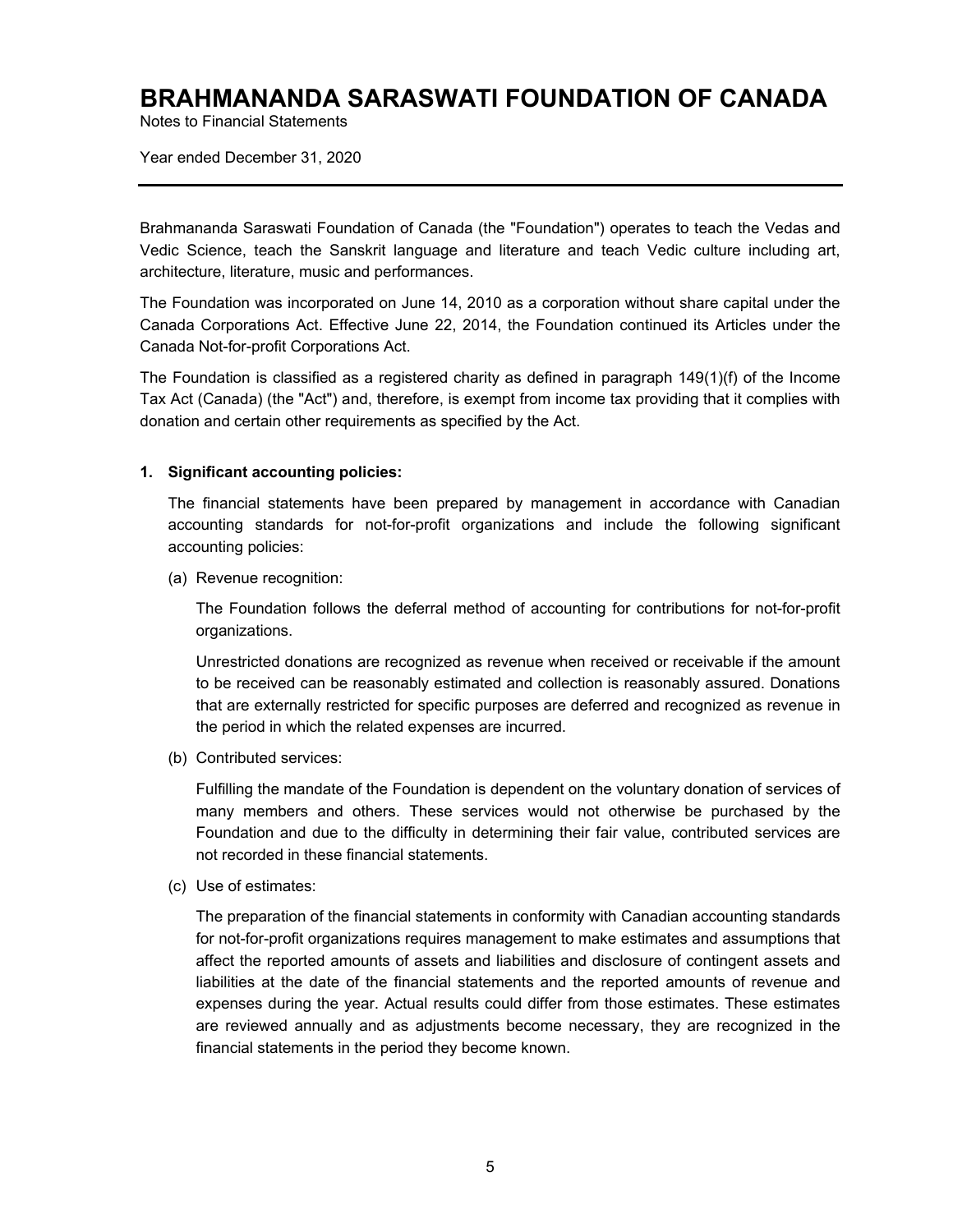Notes to Financial Statements (continued)

Year ended December 31, 2020

### **2. Accounts payable and accrued liabilities:**

There are no amounts payable for government remittances as at years ended 2020 and 2019 for payroll or sales tax related items.

### **3. Net assets:**

The Foundation considers its capital to consist of its unrestricted net assets. The Foundation's overall objective with its net assets is to fund capital acquisitions, future projects and ongoing operations. The Foundation manages its capital by monitoring the net assets balance and intends to increase the balance in future years to cover future potential cash flow requirements that cannot be funded by restricted contributions from the Foundation's funders.

The Foundation is not subject to externally imposed capital requirements and its overall strategy with respect to capital remains unchanged from the year ended December 31, 2019.

#### **4. Related party transactions:**

The statement of operations include \$55,000 (2019 - \$180,000) of donations received from directors of the Foundation.

These transactions are in the normal course of operations and are measured at the exchange amount, which is the amount of consideration established and agreed to by the related parties.

### **5. Financial risks and concentration of risk:**

(a) Credit risk:

Credit risk refers to the risk that a counterparty may default on its contractual obligations resulting in a financial loss. The Foundation is exposed to credit risk with respect to the accounts receivable. The Foundation assesses, on a continuous basis, accounts receivable and provides for any amounts that are not collectible in the allowance for doubtful accounts. At year-end, there were no amounts allowed for in accounts receivable.

(b) Liquidity risk:

Liquidity risk is the risk that the Foundation will be unable to fulfill its obligations on a timely basis or at a reasonable cost. The Foundation manages its liquidity risk by monitoring its operating requirements. The Foundation prepares budget and cash forecasts to ensure it has sufficient funds to fulfill its obligations.

The Foundation is not subject to significant market, interest rate or other price risks.